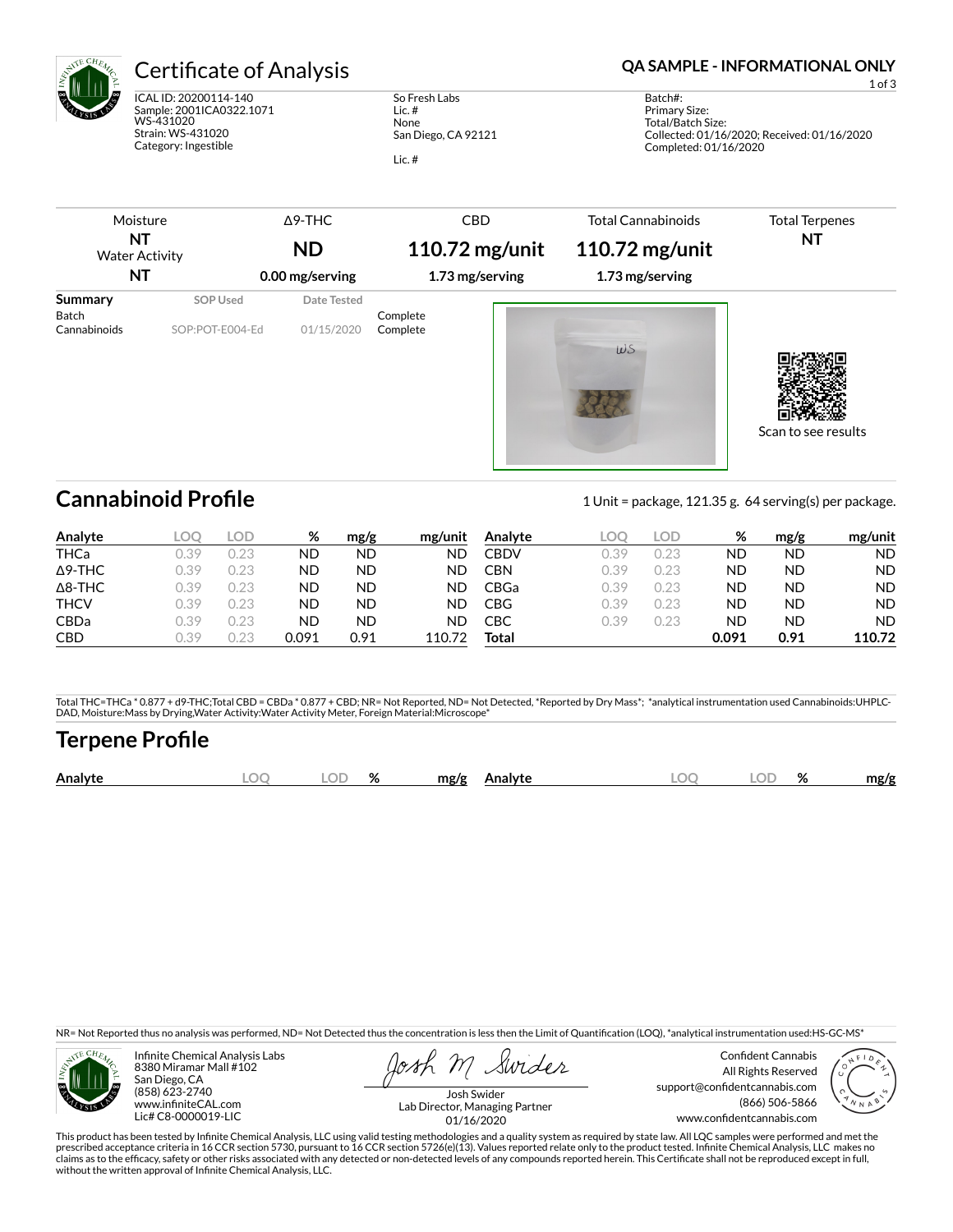

ICAL ID: 20200114-140 Sample: 2001ICA0322.1071 WS-431020 Strain: WS-431020 Category: Ingestible

So Fresh Labs Lic. # None San Diego, CA 92121 Lic. #

Certificate of Analysis **Certificate of Analysis QA SAMPLE - INFORMATIONAL ONLY** 

2 of 3

| Batch#:                                     |
|---------------------------------------------|
| Primary Size:                               |
| Total/Batch Size:                           |
| Collected: 01/16/2020: Received: 01/16/2020 |
| Completed: 01/16/2020                       |
|                                             |

### **Residual Solvent Analysis**

|  | Category 1 | $\sim$ $\sim$<br><u>.</u> | -UL | Limit | Status | Category | OO | LOD | Limit | <b>Status</b> | Category 2 | nn<br>$\sim$ | LOD | .imi | Status |
|--|------------|---------------------------|-----|-------|--------|----------|----|-----|-------|---------------|------------|--------------|-----|------|--------|
|--|------------|---------------------------|-----|-------|--------|----------|----|-----|-------|---------------|------------|--------------|-----|------|--------|

NR= Not Reported thus no analysis was performed, ND= Not Detected thus the concentration is less then the Limit of Quantification (LOQ),\*analytical instrumentation used=HS-GC-MS\*

### **Heavy Metal Screening**

| $\sim$<br>к<br>$-$<br>$\sim$ | $\cap \Gamma$<br>◡ | Limi | Status |
|------------------------------|--------------------|------|--------|
|                              |                    |      |        |

NR= Not Reported thus no analysis was performed, ND= Not Detected thus the concentration is less then the Limit of Quantification (LOQ) , \*analytical instrumentation used:ICP-MS\*

### **Microbiological Screening**

| ` sult ∴ |  |
|----------|--|
|          |  |

ND=Not Detected; \*analytical instrumentation used:qPCR\*



Infinite Chemical Analysis Labs 8380 Miramar Mall #102 San Diego, CA (858) 623-2740 www.infiniteCAL.com Lic# C8-0000019-LIC

Josh M Swider

Confident Cannabis All Rights Reserved support@confidentcannabis.com (866) 506-5866 www.confidentcannabis.com



Josh Swider Lab Director, Managing Partner 01/16/2020

This product has been tested by Infinite Chemical Analysis, LLC using valid testing methodologies and a quality system as required by state law. All LQC samples were performed and met the<br>prescribed acceptance criteria in without the written approval of Infinite Chemical Analysis, LLC.